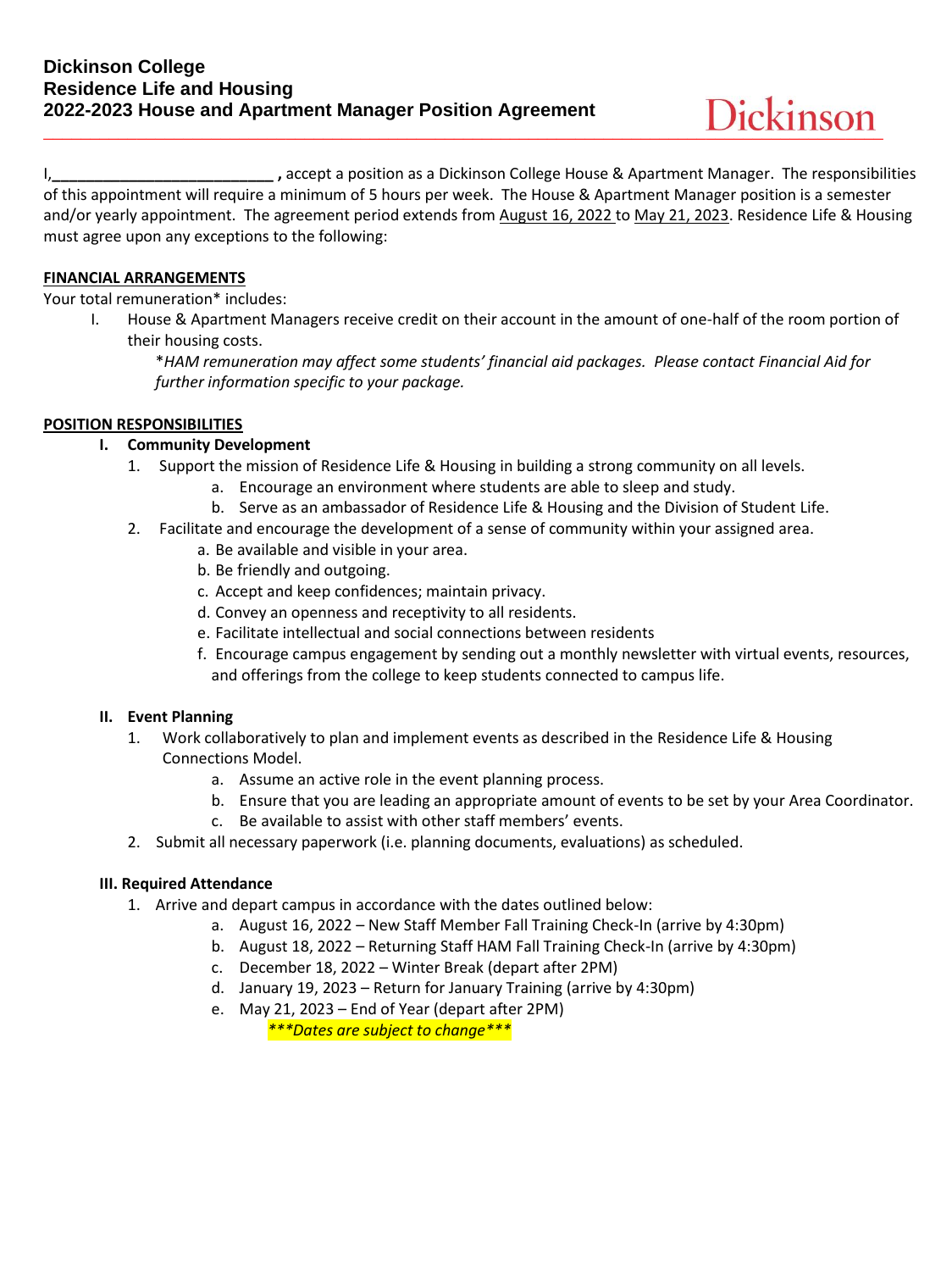- 2. Attend monthly staff meetings as scheduled. Typically, HAM staff meetings are held the first Tuesday evening of each month from 8pm-10pm.
- 3. Participate in staff development activities as planned by supervisor(s).
- 4. Attend one-on-one meetings as scheduled by your Community Advisor and/or Area Coordinator.
- 5. Attend staff training and other activities required by Residence Life & Housing. These include, but are not limited to, Fall Training and First-Year Move In (August 18-26, 2022), Upperclass Move In (August 27- 28, 2022), Fall Closing (December 17-18, 2022), January Training (January 19-20, 2023), Spring Opening Weekend (January 21-22, 2023), Spring Closing (May 15-21, 2023 – will work shifts during this time). HAMs without prior Residence Life & Housing employment experience must attend full fall training (August 16-26, 2022).
- 6. Actively participate in the recruitment and selection of Residence Life & Housing staff members, which will require weekend commitments in the spring semester (dates to be shared in January training).
- 7. Discuss travel plans in advance with your Community Advisor and/or Area Coordinator.
- 8. Participate in an evaluation session each semester with the appropriate Community Advisor and/or Area Coordinator.
- 9. Participate in all other job-related activities as assigned by the Community Advisor and/or Area Coordinator.

# **IV. Administrative Responsibilities**

- 1. Assist with the check-in and check-out process at the beginning, middle, and end of each academic year.
- 2. Create and send a virtual monthly newsletter to your community.
	- a. Advertise office hours and planned programming
	- b. Highlight events and opportunities put on by campus partners, such as Student Leadership and Campus Engagement.
	- c. Outline campus resources, such as the Wellness Center.
	- d. Copy the Community Advisor and/or Area Coordinator when you send it to your residents.
- 3. Distribute all materials and notices to students the same day that you receive them or as requested.
- 4. Complete all assigned forms on time and submit them to your Community Advisor and/or Area Coordinator, as appropriate
- 5. Support housing operations as needed.
- 6. Assist with fire drills
- 7. Assist with health and safety inspections
- 8. Walk your area once per week, identify, and report any maintenance or safety concerns.
- 9. During opening and closing of facilities, you will have access to a master key for facilities in your area:
	- a. The master key is only to be used check rooms/apartments or in case of an emergency situation when you have explicit direction from the Area Coordinator or Student Life on Call staff.
	- b. Keep the master key secured at all times when in your possession.
	- c. Never lend the key to another student for any reason.

# **V. General Responsibilities**

- 1. Consistently display a positive attitude toward fulfillment of the job expectations and responsibilities to residents, Residence Life & Housing staff, and other College offices with which you come into contact.
	- a. You are expected to be a good role model in all situations that you find yourself.
	- b. Demonstrate initiative, interest, enthusiasm, and cooperation with respect to job responsibilities.
	- c. Display a positive and caring attitude toward other staff and students.
- 2. Project yourself as a positive role model with the knowledge that the House & Apartment Manager position is a recognized leadership position carrying with it a significant amount of responsibility to your fellow students and the College as a whole. Such responsibilities include the expectation that you will act in a professional manner at all times.
	- a. Display exemplary personal conduct in accordance with the College's Community Standards.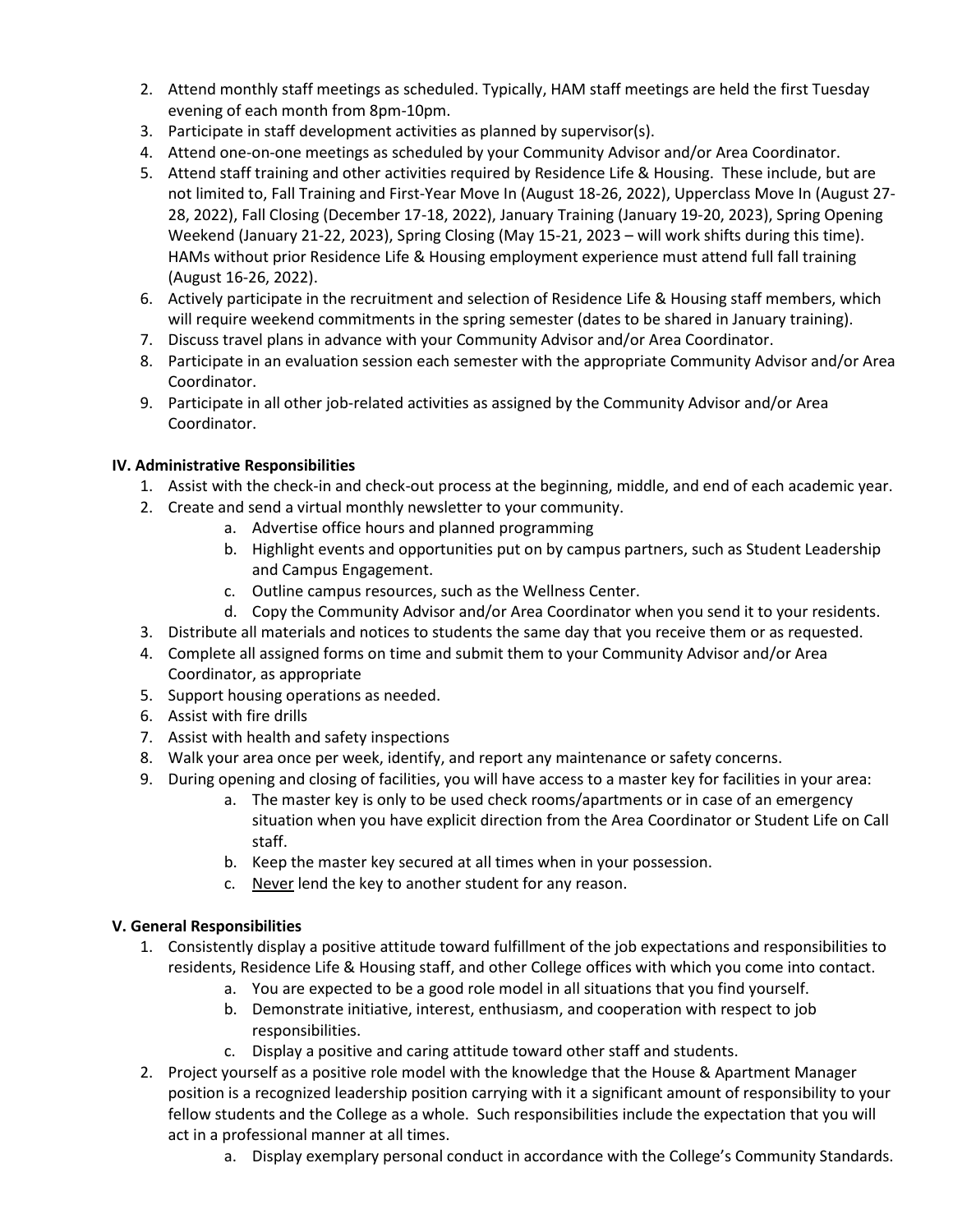If there is an allegation that you violated the College's Community Standards, you may be suspended with pay from your Residence Life & Housing position and/or relocated to another housing assignment pending the outcome of the investigation.

- b. Immediately (within 24 hours) notify the Director of Residence Life and Housing of any personal conduct or allegation of personal conduct that is a violation of state law, college policy and/or procedure including Dickinson College Community Standards.
- c. Communicate openly and honestly with the entire staff.
- d. Support fellow staff members through what you say and what you do.
- e. Always speak positively about other team members and building staffs. If you have staff concerns, please talk to your Area Coordinator.
- f. Everything that is said and done with the staff is to remain private.
- g. Attend staff development activities.
- h. Become acquainted with the resources available and refer students as necessary to college offices such as Student Leadership & Campus Engagement, Dean of Students, Wellness Center, Department of Public Safety (DPS), Academic Advising, Registrar, Financial Aid, and others.
- i. Report issues of concern as appropriate (work orders, reports to DPS) and share information with your supervisor.
- j. Be familiar with emergency protocols and assist in crisis situations as directed.
- 3. Work actively toward completing personal and professional goals.
- 4. Strive to achieve a positive balance between academic responsibilities, duties associated with the House & Apartment Manager position, and the continuing maintenance and improvement of your personal well-being.
- 5. Maintain all other expectations as communicated by the Community Advisor and/or Area Coordinator.

# **VI. Specific Provisions**

- 1. Must be registered as a full-time student at least in their fifth semester (with at least 16 total credits earned).
- 2. Maintain a minimum cumulative GPA of 2.75. If a HAM falls below a 2.75 cumulative GPA, the HAM may be granted one semester probationary period to raise the GPA, if after the semester of probationary status, the GPA is below a 2.75, the HAM will be released from the position.
- 3. Notify the appropriate Community Advisor and Area Coordinator of any anticipated absences for an extended period of time (more than four days) will require approval by the appropriate Area Coordinator

# **TERMINATION**

Termination, by mutual agreement or if determined necessary by Residence Life & Housing, may be affected at any time. You may be terminated at any time for failure to perform assigned House & Apartment Manager duties or for conduct deemed inappropriate to a member of the student staff of Residence Life & Housing. This includes but is not limited to personal violations of stated College community standards.

- I. If a House & Apartment Manager resigns or is released from the appointment, you must vacate your residential assignment by an agreed upon date with the Area Coordinator. If belongings are not removed by this date, the student will be charged for the removal and storage of items, the cleaning, and preparation of the room for a new student.
- II. The House & Apartment Manager will be charged a prorated amount to their student account for the remainder of the semester (half of the room charge per night for each night remaining in the semester) to account for the compensation not earned.
- III. A House & Apartment Manager who resigns or is released from the appointment may not reside in the building or area in which they previously worked.